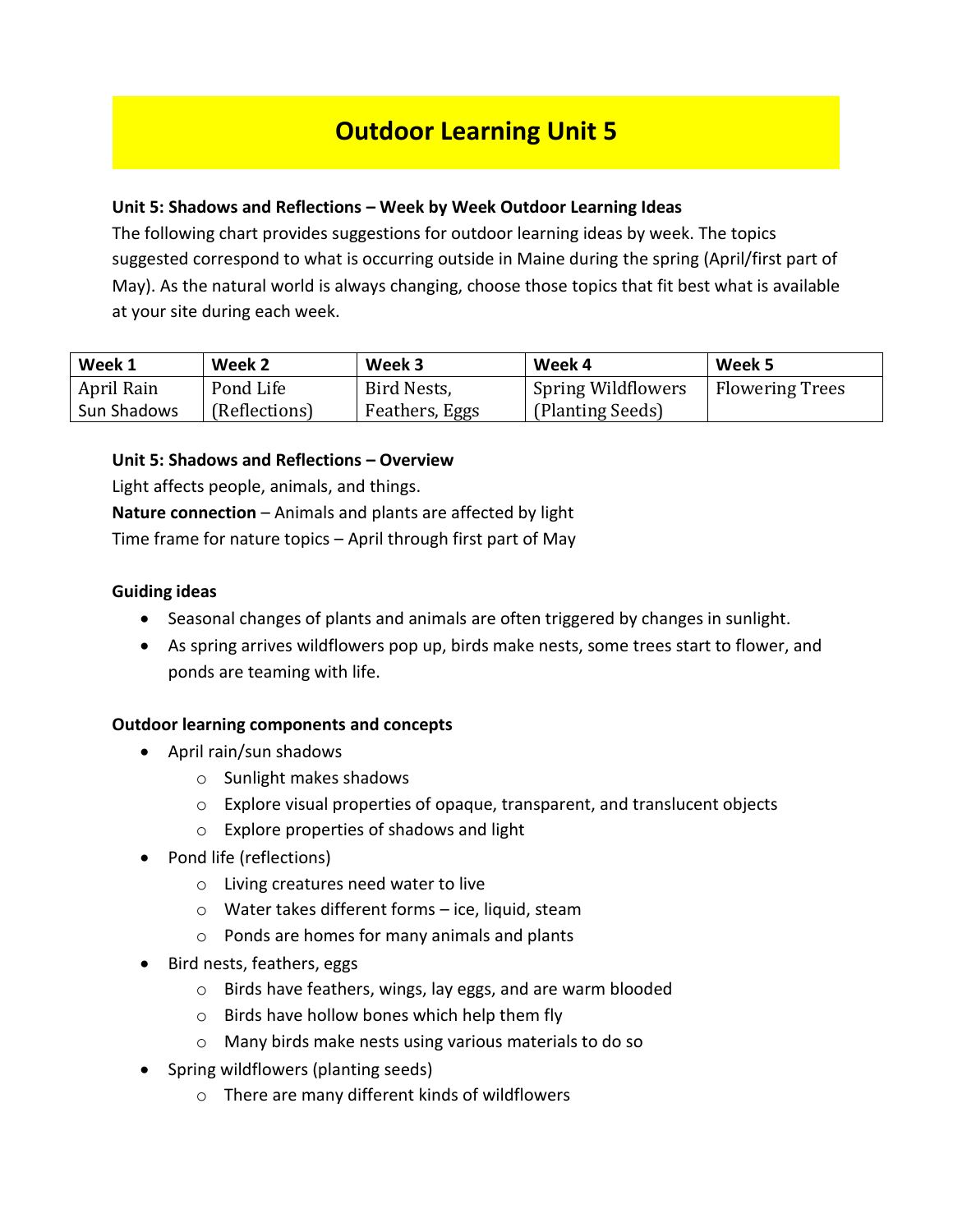- $\circ$  They are ephemeral, sprouting up in the forests and soaking in the sunlight before the leaves come out on the trees
- o Wildflowers are very colorful attracting pollinators
- Flowering trees
	- o Trees are an important resource for people
	- o Trees flower in the spring often producing fruit such as apples and pears

## **Outdoor learning ideas by the week**

- Week 1 April rain/sun shadows
	- $\circ$  Draw shadows of stationary objects in chalk at the beginning of class and check them later to compare the movement of the sun.
	- o Photograph objects and people, and their shadows on a hike.
	- o Place a lamp in front of a large felt board and make shadows.
	- o Make sun prints by placing an object on sun sensitive paper and leave outside in the sun for a while.
	- $\circ$  Use a light table with a variety of transparent, translucent and opaque objects or reflective objects. Or use black paper cut outs of the shadows of everyday objects.
	- o Create a card matching game depicting everyday objects and their matching shadows. Photograph students in an action pose and create a shadow to match. Use both to create cards for a matching game.
	- $\circ$  Set up a white sheet/paper against one wall to create a screen. Using a light projector or small lamp have the children explore shadows with puppets.
	- $\circ$  Take a walk in the rain. How does it sound and smell? Look for animals. Are they hiding? Do some come out in the rain? Splash in puddles.
	- $\circ$  Make a "rain picture" by putting powdered paint on construction paper and take it outside during a gentle rain. Let the rain paint the picture and then bring it inside to dry.
	- o Try catching raindrops on your tongue. Sing song about catching raindrops on your tongue (If all the raindrops were gummy bears and lemon drops, oh what a rain it would be. We'd walk around with our mouths open wide. Ah, ah, ah, ah, ah, ah, ah, ah, ah, ah (with mouth open catching raindrops).
	- $\circ$  Use a rainstick to simulate the sound of rain. Use rubbing, tapping and clapping hands to simulate a rainstorm.
- Week 2 Pond life (reflections)
	- o Visit a pond stream or lake and explore what lives in the water.
	- $\circ$  Look for evidence of animals that have visited a pond, stream or lake (i.e. footprints in the mud near the water's edge, scat, broken plants).
	- $\circ$  Look at the plants living near the water. Are they different from plants in the forest?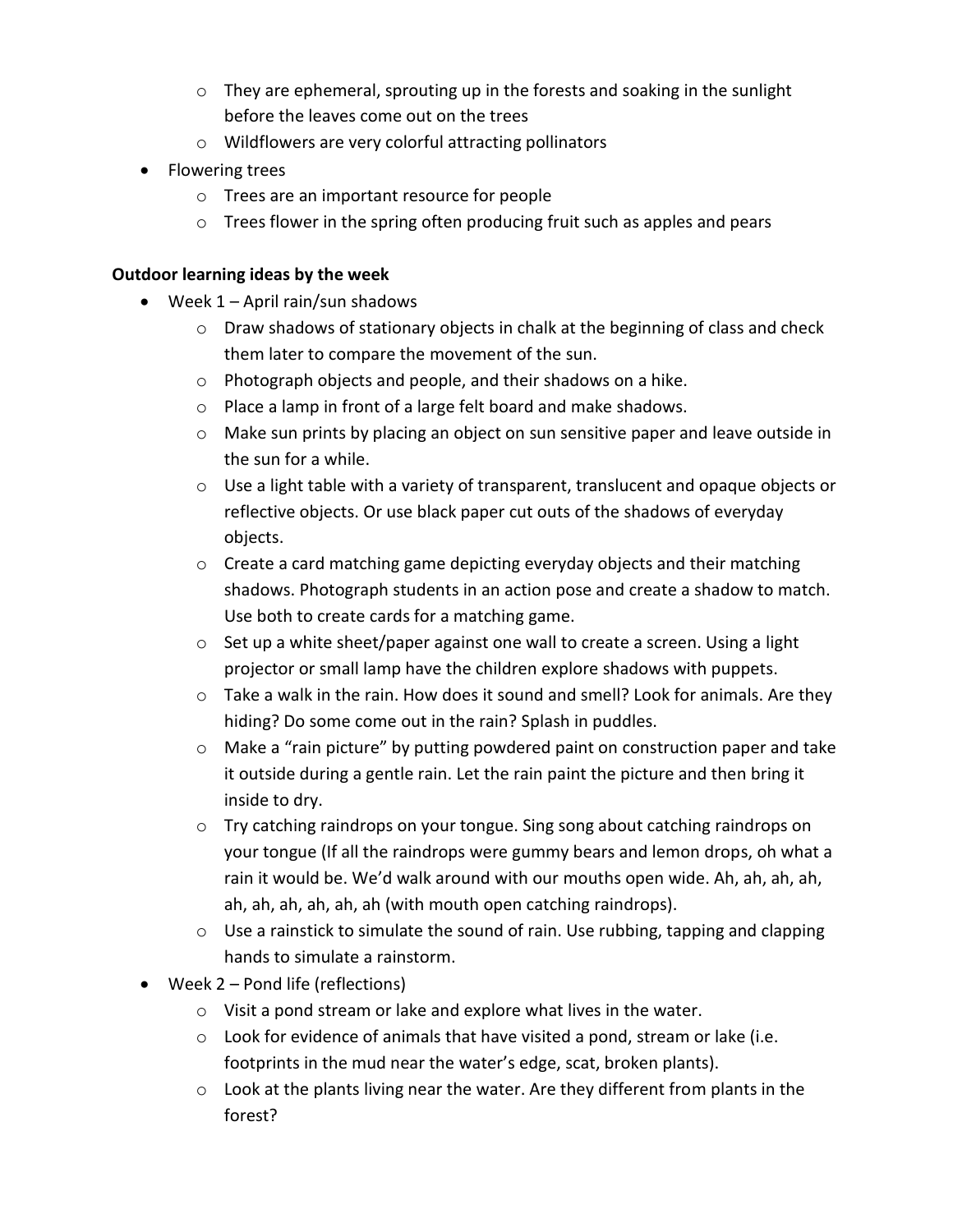- $\circ$  Make an aquarium. Take some pond water, plants, and tadpoles or snails and bring them back to the class to study.
- o Look for reflections in the water.
- $\circ$  Bring out watercolor trays and let the children paint the water scene they see.
- o Go on a pond scavenger hunt. Use pictures for younger children.
- o Turn the water table into a pond by adding rocks, lily pads, and plastic animals of frogs, turtles and fish.
- o Experiment with what floats and what sinks.
- o Look at pond water under a microscope.
- $\circ$  Make a large mural by painting a pond on a large piece of butcher paper. Have children draw or cut out pictures from magazines of the plants and animals who live in the pond.
- Week 3 Bird nests, feathers, eggs
	- $\circ$  Go for a hike around your school and look for nests. Compare the different types of nests found and types of birds that made them.
	- $\circ$  How are birds different from other animals? Review the characteristics of birds.
	- $\circ$  Play the robin's nest relay race Line up two teams at one end of an open area. Place a tub of mud in front of each team. Give the first person in each line a spoon. Each person must take a spoon full of mud, run to the other side of the space, and add it to a small bowl. Once everyone has a turn, give each team a tub of dried grass. Have each person get a turn running to the bowl to add grass. In the end, look at the two bowls of mud and grass and compare to a real robin's nest.
	- $\circ$  Pass around real feathers, nests, and eggs for children to explore. Compare different feathers and wings.
	- o Play an egg-matching game
	- $\circ$  Dye eggs with natural materials such as onion skins, blueberry preserves, red cabbage leaves, etc.
	- o Make playdough nests
	- o Paint with feathers
	- o Do a still life drawing of nests, eggs, and feathers and a bird mount.
	- $\circ$  Sensory table ideas Put colored feathers and colored bowls for matching, plastic eggs in water, dried grass or ribbon for nest building
	- $\circ$  Continue to use the bird Identiflyer to call birds in the spring.
	- $\circ$  Have the children review their bird list and see what new birds have shown up in the spring. Compare to the birds that they saw all winter long. They can add to the bird field guide they made in the winter.
- Week 4 Spring wildflowers (planting seeds)